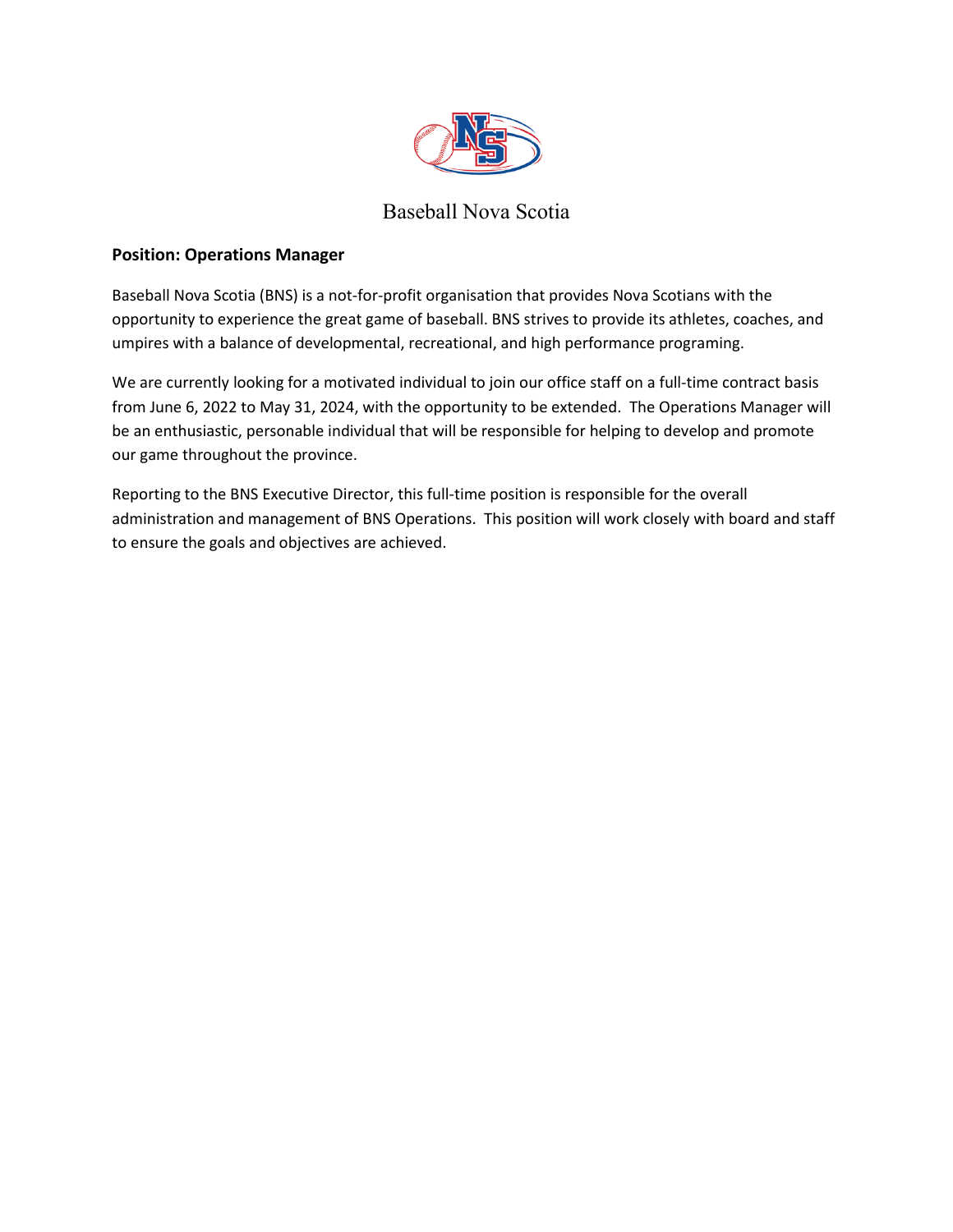## **Responsibilities:**

| <b>Job Parts</b> |                                                     | <b>Essential Duties and Responsibilities:</b>                                                                                                                                                                                                                                                                                                                                                                                                 |
|------------------|-----------------------------------------------------|-----------------------------------------------------------------------------------------------------------------------------------------------------------------------------------------------------------------------------------------------------------------------------------------------------------------------------------------------------------------------------------------------------------------------------------------------|
| 1.               | <b>Event &amp; Competition</b><br><b>Management</b> | Implementation and coordination of the Bluenose League and<br>$\bullet$<br>related competitions<br>Assist in the coordination of BNS sanctioned events, including<br>$\bullet$<br>(but not limited to) Qualification tournaments, Provincial<br>Championships, National Eliminations, NCCP clinics, Board<br>meetings, etc.<br>Support the yearly review of hosting guides, checklists and<br>$\bullet$<br>stipends                           |
| 2.               | <b>Communications &amp;</b><br><b>Technology</b>    | Overseeing the maintenance of the BNS Website, its content<br>and all BNS Social Media platforms<br>Guide acceptable usage of BNS brand (ex. Logo) and approval<br>$\bullet$<br>process for brand usage<br>Responsible for the evolution of communications & office tools<br>Maintenance of documentation available to membership<br>(including, but not limited to - Calendar of Events, BNS<br>Handbook, Discipline Grid, various policies) |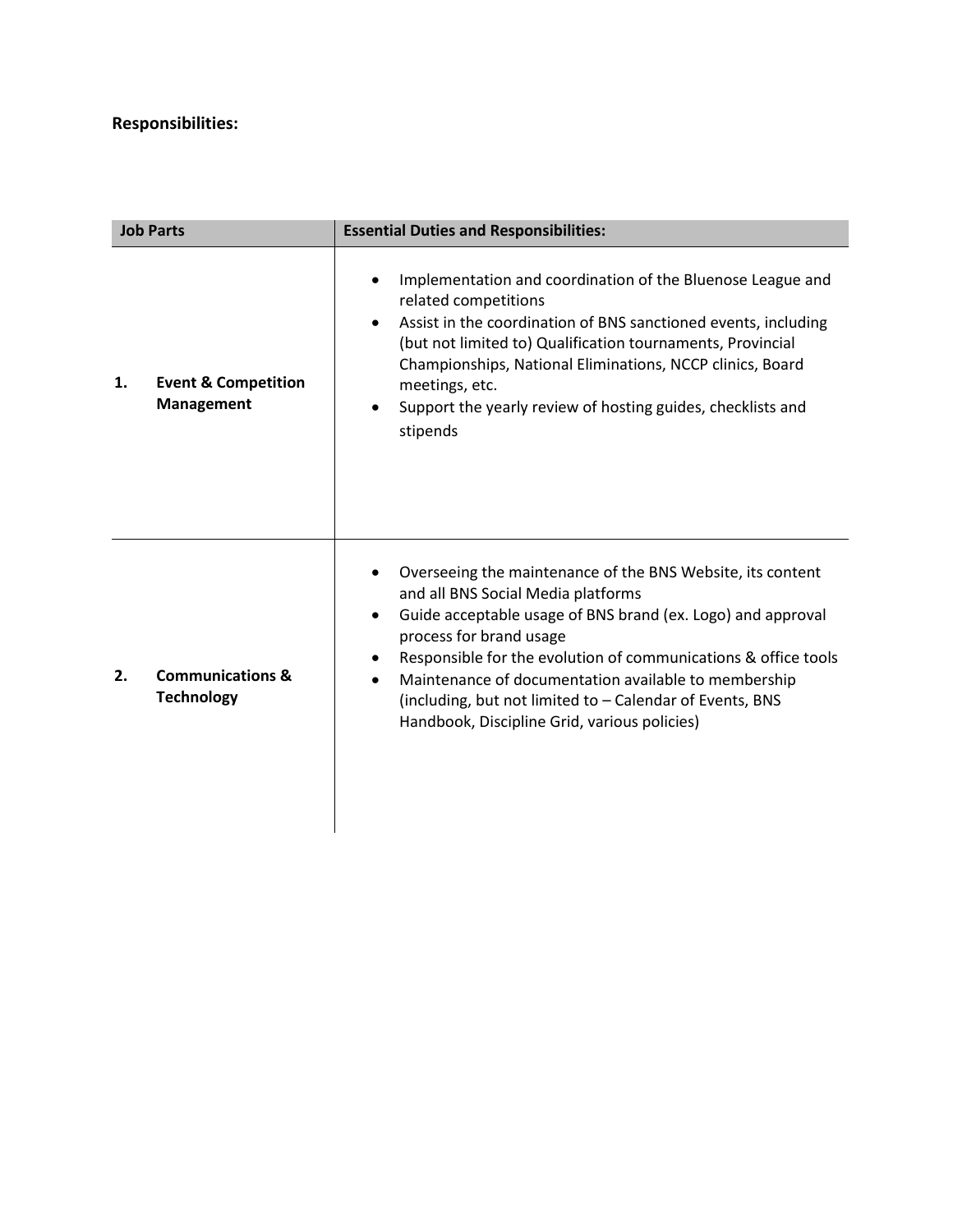**3. Operational and Financial Leadership**

- Oversee elements of, and contribute to, the day-to-day operations of BNS
- Assist in the ongoing strategic and business planning of the Association.
- Assist in the development, implementation, and management of various projects, such as Rally Cap, Winter Ball etc
- Co–ordinate BNS relationship with all member associations within Baseball Nova Scotia
- Communicate with members on all matters relating to registration and payments for BNS membership, Bluenose fees, and Provincial fees
- Maintain BNS membership database
- Collaborate with the BNS VP of Finance and Executive Director on the maintenance of BNS financials, including bill payment, receiving of payment, and general bookkeeping.
- Coordinate financials / budgets for NS High Performance teams

- **4. Team Participation**  $\parallel$  **•** Build and maintain effective and collaborative networks and relationships with colleagues and stakeholders
	- Participate regularly in staff meetings, events, and staff training